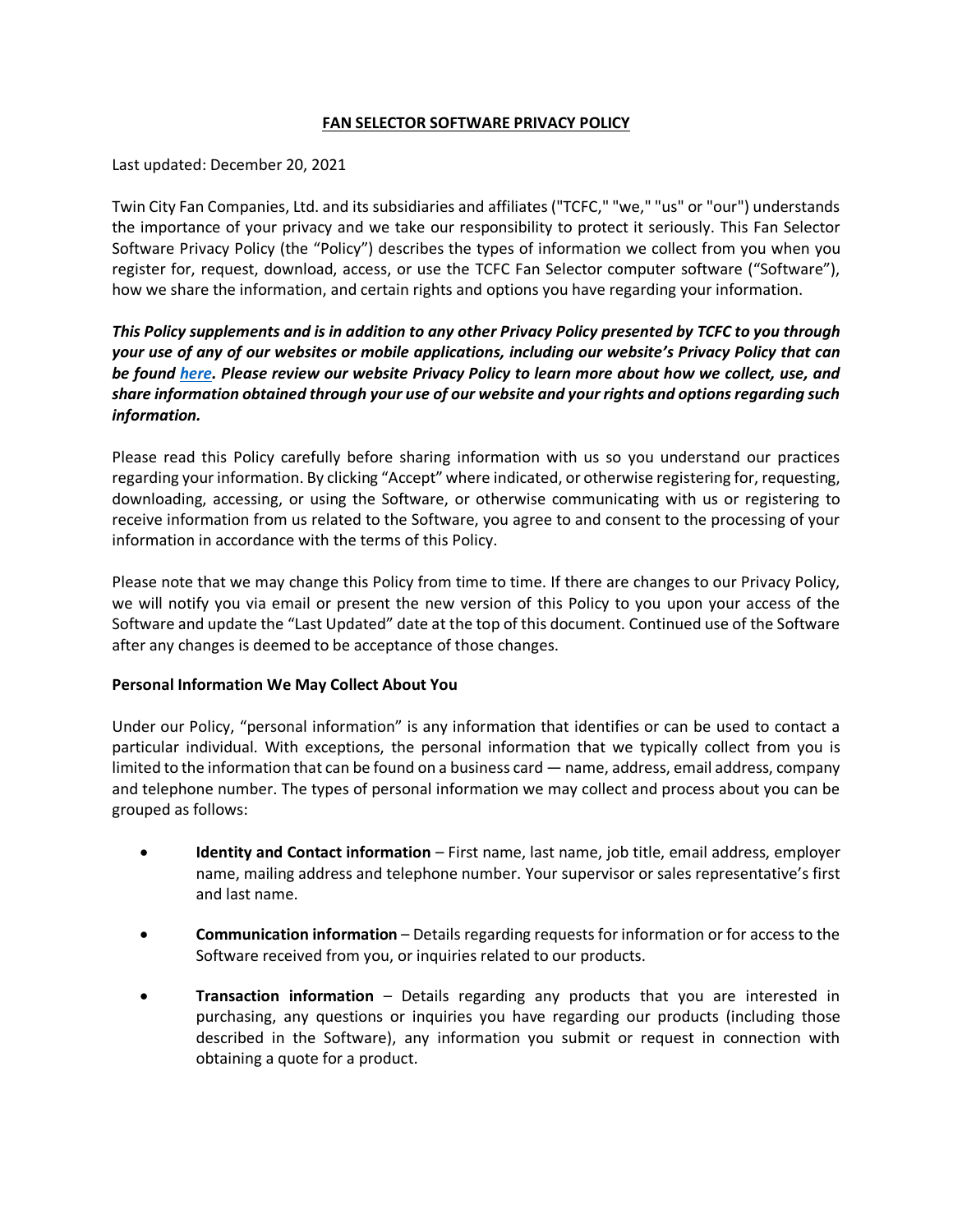- **Software usage information** Details regarding how and when you use the Software, including the device used, your internet protocol (IP) address, the information you access using the Software.
- **Reviews and feedback** Feedback you provide about your experience using the Software or our services and products.

We may collect this information when you submit the information through the Software registration form, provide the information to a TCFC representative, distributor, reseller, or salesperson, contact us regarding a potential product purchase or submit a request for a quote using the Software, email or communicate with us, or otherwise directly provide the information to us.

## **How We Use Your Personal Information**

We use these types of information to perform our contracts or agreements with you, to comply with our legal obligations, as necessary for our legitimate interests, or pursuant to your consent. Specifically, we use this information to:

- Provide you with information or services that you request from us, including the Software;
- Fulfill any transactions requested by you, such as any orders you submit to purchase products;
- Facilitate, process and complete any actions or reports you have requested, including purchase orders and product listings.
- Optimize your experience using the Software and ensure that our content is presented to you in the most effective manner;
- Notify you about changes to the Software (including any EULA or Privacy Policy changes), or any products or services we offer;
- Communicate with you by e-mail, postal mail, telephone, or mobile device about our products, services, or industry, including updates, security alerts and support and administrative messages;
- Perform research and analysis about your use of, or interest in, our products or Software, and for other internal marketing purposes;
- Improve the Software, our products, and our marketing and promotional efforts;
- Perform functions for security or fraud prevention purposes;
- Research, develop and improve our products, services or the Software;
- Protect our rights or property and to comply with a law or regulation, court order or other legal process; and
- Perform other functions as otherwise described to you at the time of collection.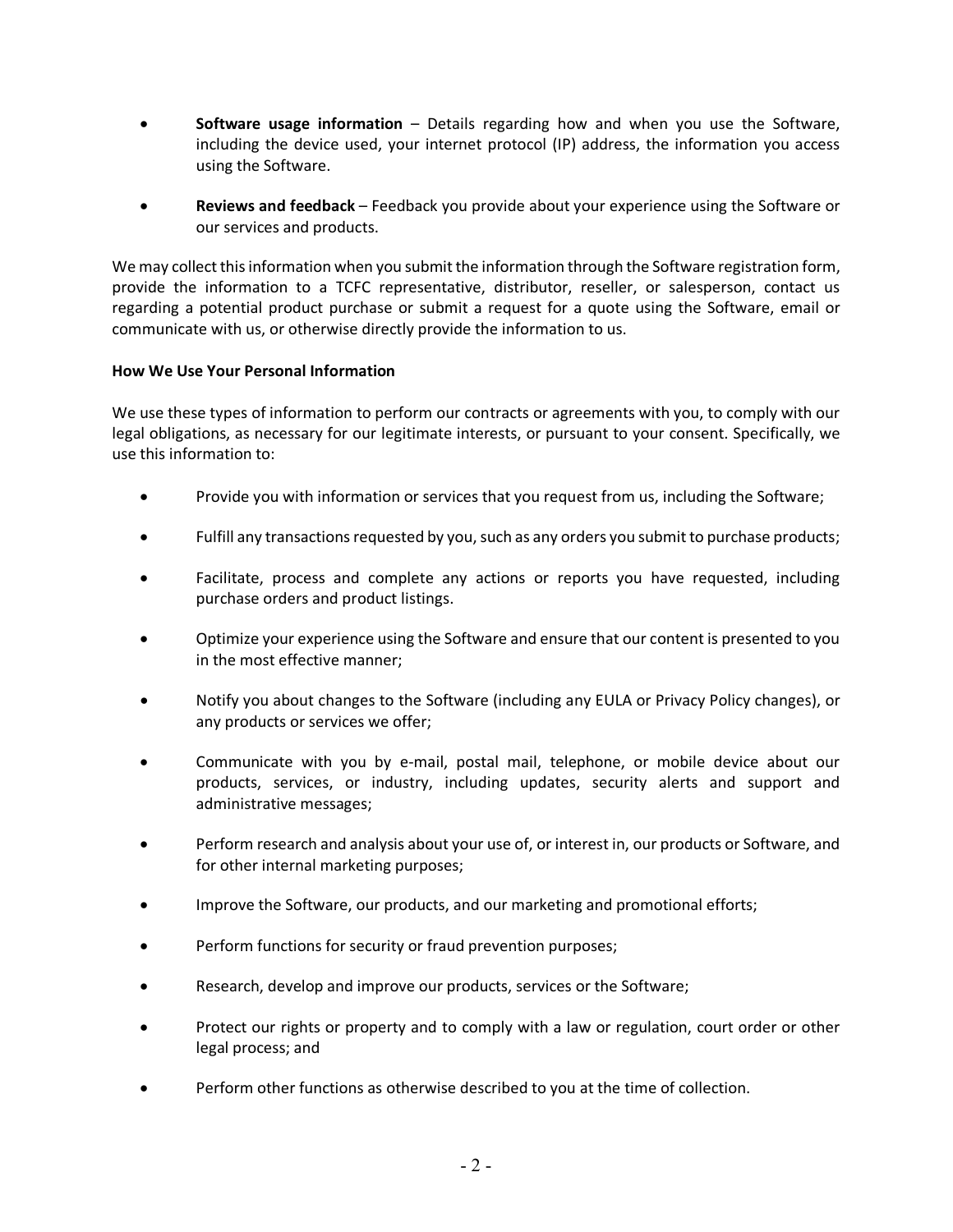We may also collect, use and share "aggregated data" — such as statistical or demographic data — for any purpose. Aggregated data is not considered personal information, as it does not directly or indirectly reveal your identity.

# **Other Information We Collect from You**

Like most providers of Software, we use the following technologies to automatically collect certain additional information about you.

• **IP Address or Device Identifier**. We may collect your Internet Protocol ("IP") address, which identifies the computer or service provider that you use to download or access the Software. We may use these identifiers to collect information about your usage of the Software.

*Do Not Track Disclosure.* We may use the above technologies to collect information about your online activities over time and across third-party services or other online services. We do not monitor for or behave differently if your computer transmits a "do not track" or similar beacon or message.

## **Disclosure of Your Information**

When the information we collect is aggregated, anonymized, or otherwise does not identify you, we may use that information for any purpose or share it with third parties, to the extent permitted by applicable law.

In addition, we may share information that we collect or that you provide in the following circumstances:

- With trusted service providers, contractors and suppliers that we use to support our business and to assist our programs and operations. For example, we use vendors to provide us our email and communications systems, to host our website, to provide us information technology and security systems, and to host the software we use in our business.
- With our third-party marketing providers in order to assist us with the creation of product content;
- With a buyer or other successor prior to or in the event of a merger, acquisition, change of control, divestiture, restructuring, reorganization, dissolution, or other sale or transfer of some or all of our assets, whether as a going concern or as a part of bankruptcy, liquidation, or similar proceeding, where the information is among the assets being transferred; and
- With our affiliates and related companies, including any parent companies or subsidiaries, and other owners, investors, auditors, business partners and advisors;
- For any other purpose disclosed by us when you provide the information.

We reserve the right to disclose your information as necessary to comply with a subpoena or similar investigative demand, court order, request for cooperation from law enforcement or other governmental agency, to exercise our legal rights, to defend against legal claims, or as otherwise required by law. We also reserve the right to disclose your information as necessary to protect the rights, property, or safety of TCFC, our customers or others.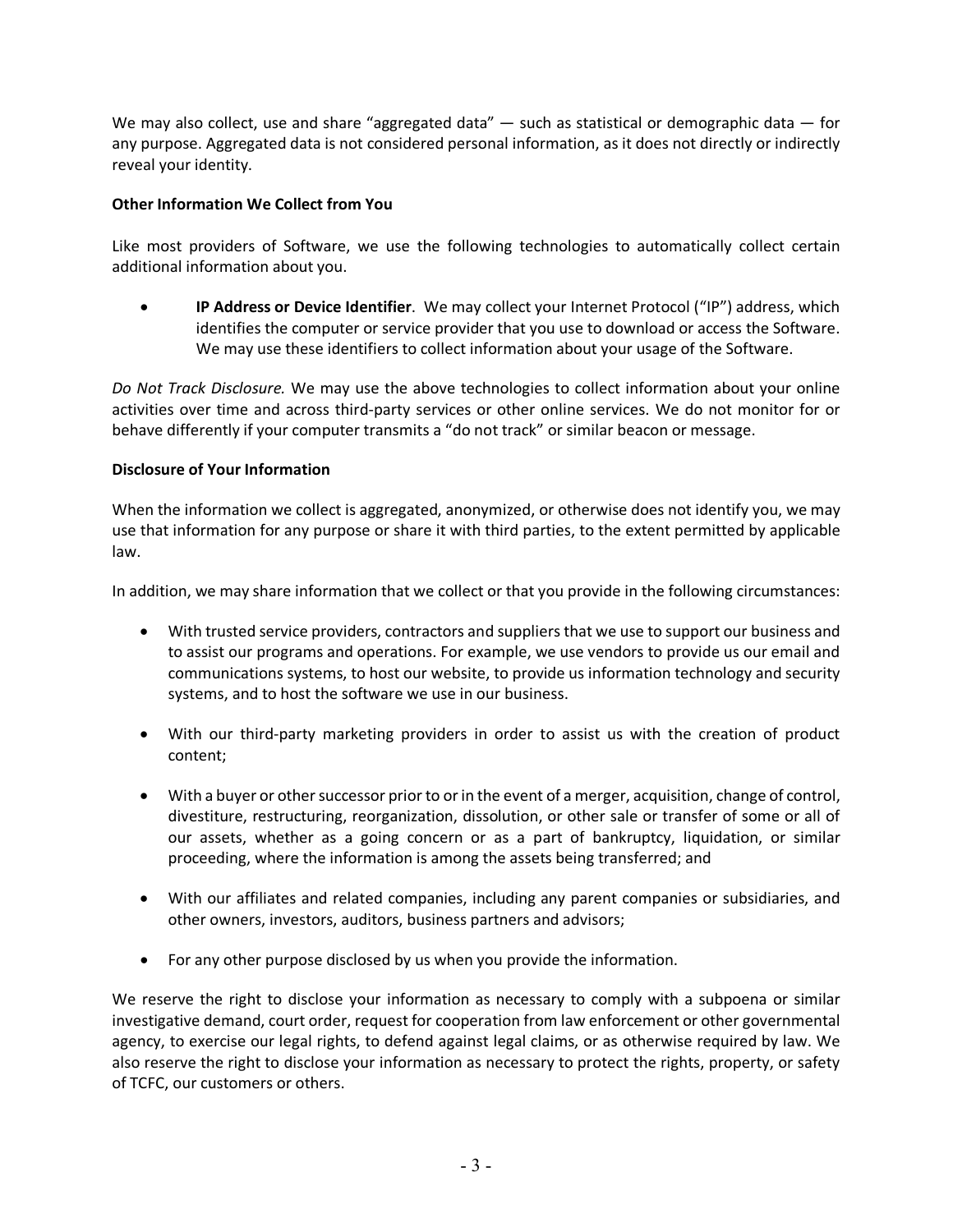## **Your Choices About Collection and Use of Your Information**

We strive to provide you with choices regarding the personal information you provide to us. You can opt out of receiving informational or promotional emails from us by clicking the "unsubscribe" link in any such email you receive from us. In addition, you can also choose not to provide us with certain information requested through our website or the Software, but that may result in you being unable to use certain features of the Software, request information about our services, ask questions or initiate other transactions on our website.

Certain Canadian laws, including Canada's Personal Information Protection and Electronic Documents Act (S.C. 2000, c. 5) ("PIPEDA"), provide certain rights to Canadian residents. If you are a Canadian resident and would like to make a request regarding your information that is under our control, please contact us at the contact information provided below. We will attempt to respond to your request within a reasonable time as required by applicable law.

California Civil Code Section § 1798.83 permits users of our website that are California residents to request certain information regarding our disclosure of personal information to third parties for their direct marketing purposes. To make such a request, please contact us at the information provided below.

## **Protection of Your Information**

Please be aware that no data transmission over the Internet is 100% secure. While we strive to protect your personal information, we cannot ensure or warranty the security of any information you transmit to us and you do so at your own risk.

#### **Links to Third-Party Websites**

The Software may contain linksto third-party websites. These websites have separate privacy policies that you should review. This Policy does not apply to personal information collected through such websites. While we make efforts to choose any third-party links carefully, we cannot take responsibility for the content of linked websites or those companies' data-handling practices.

#### **International Transfers**

Download, access and use of the Software is intended for users located in the United States and Canada. TCFC is headquartered in the United States and, as a result, information you provide to us will reside on servers in the United States. If your information was collected outside the United States, it may be necessary to transfer your information to the United States for processing in order to provide you with requested products and services. You understand and consent that information you provide may be sent to and processed by us in the United States. The data protection laws in the United States may not be the same as the data protection laws in your home country.

#### **Children's Privacy**

Our website is a general audience site and is not directed at, or intended for use by, children under the age of 13. Accordingly, we do not knowingly collect personal information from children under the age of 13. Should a child whom we know to be under the appropriate age provide his or her personal information, we will use that information only to respond to that child and inform him or her that we must have parental consent before receiving such information.